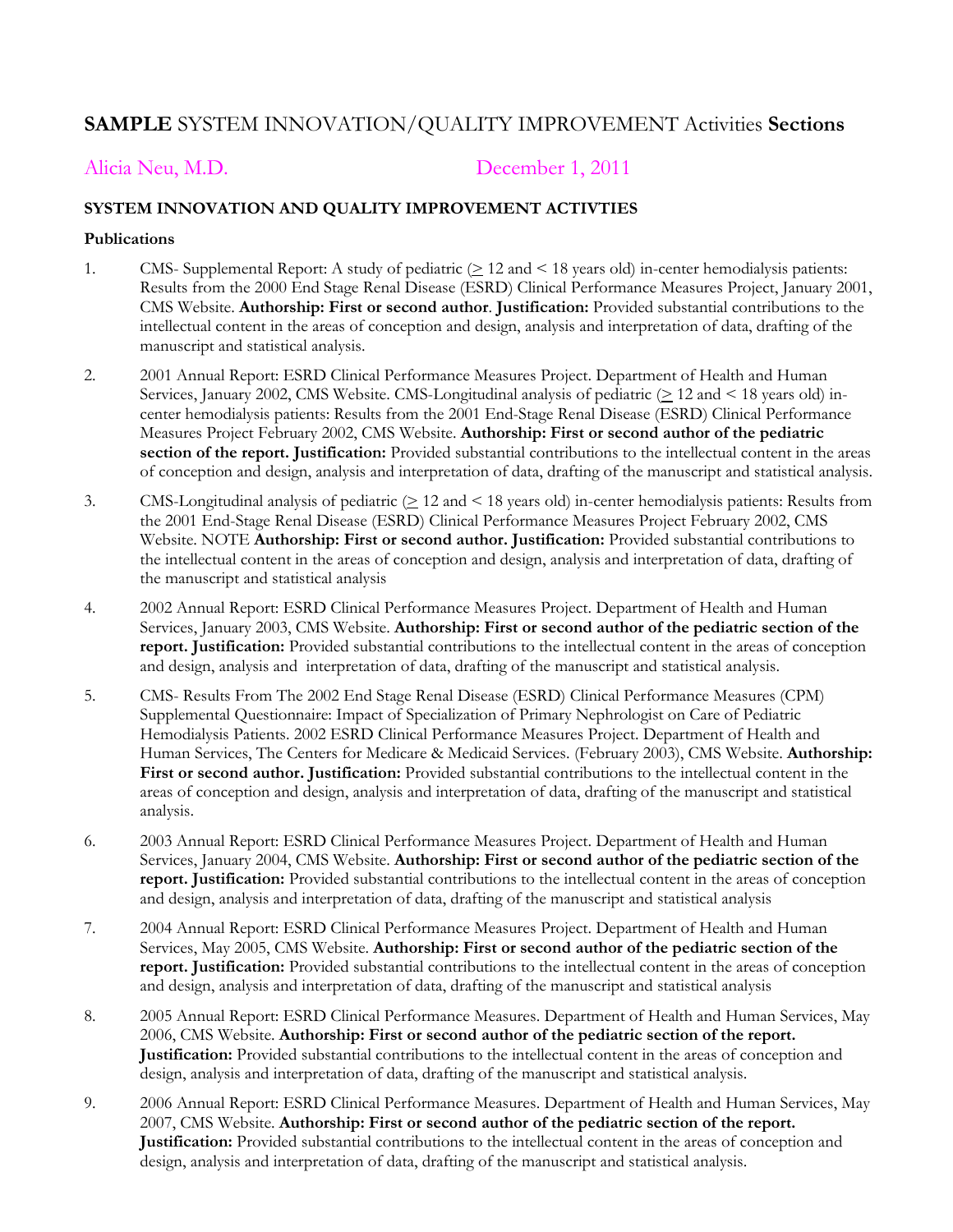#### Alicia Neu, M.D. continued

10. Warady BA, Bakkaloglu S, Newland J, Cantwell M, Verrina E, **Neu A**, Chadha V, Yap HK, Schaefer F. Consensus Guidelines for the Prevention and Treatment of Catheter-Related Infections and Peritonitis in Pediatric Patients Receiving Peritoneal Dialysis: 2011 Update. In Press, Peritoneal Dialysis International

### **System Innovation and Quality Improvement efforts outside of JHM:**

| 2001-2007 | Member, Forum of End-Stage Renal Disease Networks                                                                                                                                                                                                                                                                                                                                                                                                                      |
|-----------|------------------------------------------------------------------------------------------------------------------------------------------------------------------------------------------------------------------------------------------------------------------------------------------------------------------------------------------------------------------------------------------------------------------------------------------------------------------------|
|           | End-Stage Renal Disease Clinical Performance Measures Project                                                                                                                                                                                                                                                                                                                                                                                                          |
|           | Pediatric Advisory Committee                                                                                                                                                                                                                                                                                                                                                                                                                                           |
|           | Committee was charged with evaluating and reporting intermediate outcomes in pediatric                                                                                                                                                                                                                                                                                                                                                                                 |
|           | hemodialysis patients collected as part of CMS' ESRD Clinical Performance Measures Project. The<br>goal of this project is to collect and report on the status of care of ESRD patients, with the goal of<br>improving that care. The committee developed the format for data collection. Once data was<br>collected, the committee reviewed that data and prepared the pediatric section of the Annual Report<br>of that data which was published on the CMS website. |
| 2010      | Member, Center for Medicare & Medicaid Services' ESRD Quality Measures Clinical Technical<br>Expert Panel, Pediatric Anemia and Pediatric Adequacy (HD), Baltimore, MD<br>Committee developed a series of clinical performance measures to be used to monitor the care of<br>pediatric dialysis patients, with the goal of identifying areas for improvement in that care                                                                                              |
| 2011      | <b>Invited Participant:</b> National Meeting on Collaborative Improvement Networks in Children's                                                                                                                                                                                                                                                                                                                                                                       |

Healthcare, Sponsored by the American Board of Pediatrics

### **Production of guidelines and/or protocols**

| 2000-present | Johns Hopkins Harriet Lane Kidney Center<br>Pediatric Peritoneal Dialysis and Kidney Transplant Protocols including Anemia<br>Management, Peritonitis Management, Immunization, Transplant Evaluation and<br>Immunosuppressive Protocols<br>Role: Author<br>Status: Implemented |
|--------------|---------------------------------------------------------------------------------------------------------------------------------------------------------------------------------------------------------------------------------------------------------------------------------|
| 2008         | National Kidney Foundation Kidney Disease Outcomes Quality Initiative (KDOQI)<br>Pediatric Nutrition Guidelines<br>Role: Invited Expert Reviewer<br>Status: Published/Implemented                                                                                               |
| 2009         | Kidney Disease Improving Global Outcomes (KDIGO) Clinical Practice Guideline for the<br>Care of the Kidney Transplant Recipient<br>Role: Invited Expert Reviewer<br>Status: Published/Implemented                                                                               |
| 2009-present | International Society of Peritoneal Dialysis (ISPD)<br>Advisory Committee on Peritonitis Management in Pediatric Patients<br>Role: Co-Author, Pediatric Peritonitis Treatment Guidelines<br>Status: In Press                                                                    |
| 2011         | Kidney Disease Improving Global Outcomes (KDIGO) Clinical Practice Guideline for<br>Blood Pressure Management in CKD<br>Role: Invited Expert Reviewer<br>Status: In Press                                                                                                       |
| 2011         | Kidney Disease Improving Global Outcomes (KDIGO) Clinical Practice Guideline for<br>Anemia in CKD<br>Role: Invited Expert Reviewer<br>Status: In review                                                                                                                         |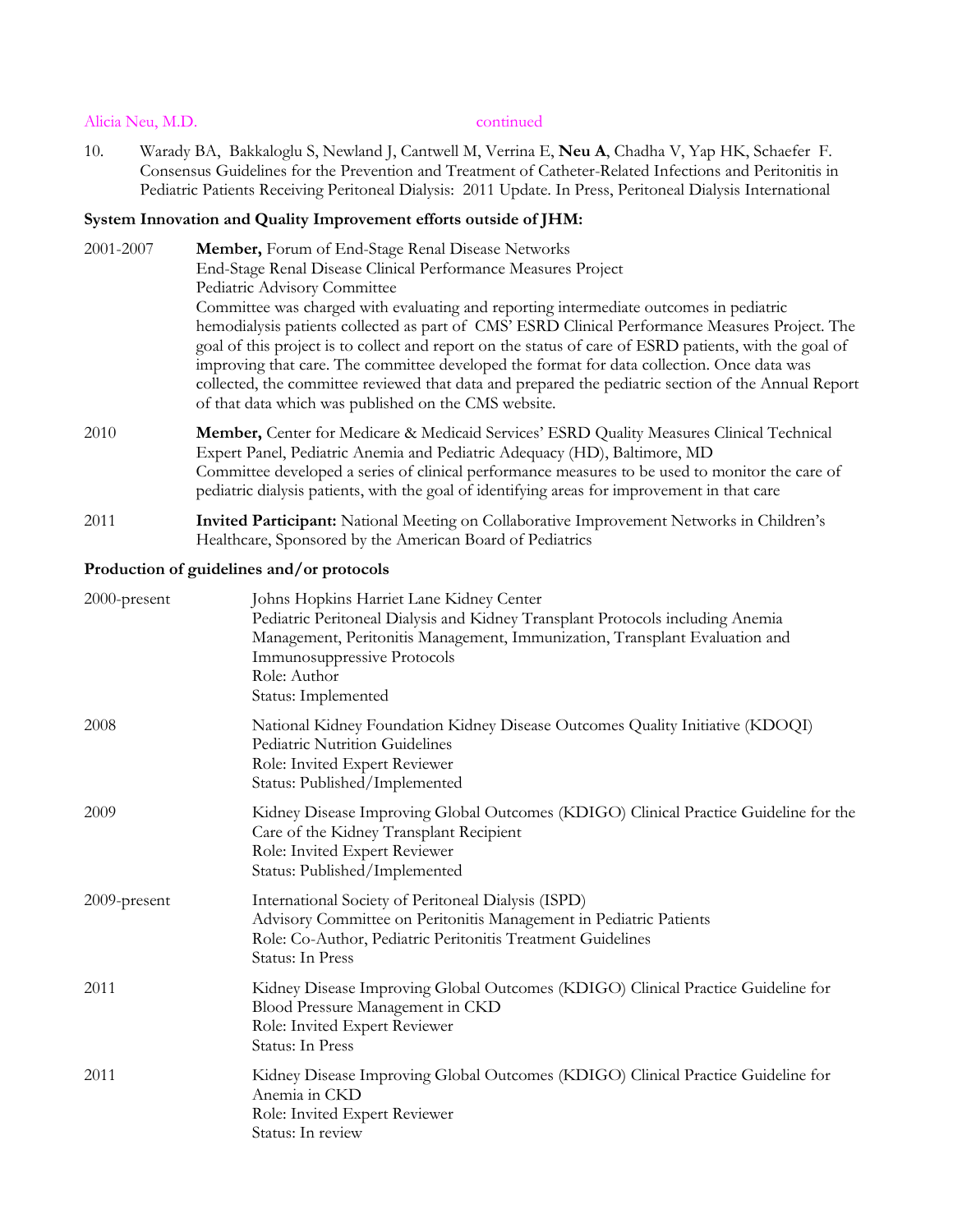# Alicia Neu, M.D. continued

# System Innovation and Quality Improvement Program Building/Leadership<br>
<sup>2000</sup> areas in **Little Little Little and Cuality International Program**

| 2000-present<br>$2009$ - present | Johns Hopkins Harriet Lane Kidney Center Pediatric Dialysis and Kidney Transplant Program<br>Quality Assurance and Improvement Program<br>Formal multidisciplinary quality assurance and improvement program for the pediatric dialysis and<br>transplant programs in which intermediate outcomes and process measures are monitored monthly,<br>with comparison benchmarking data from a national cohort of pediatric chronic kidney disease<br>patients. The quality assurance and improvement programs are regularly reviewed by state and federal<br>surveyors and have successfully shepherded the dialysis and transplant programs through several state<br>and federal certifications, and supported the transplant program's application for the Center for<br>Medicare & Medicaid Services' Certificate of Participation. The programs have allowed for significant<br>improvements in several clinical outcomes including the recognition and correction of anemia, bone<br>and mineral metabolism disorder and peritoneal dialysis-related peritonitis.<br>Role: Developed and implemented the program and continue to lead the program's multidisciplinary<br>teams<br>The North American Pediatric Renal Trials and Collaborative Studies Benchmarking Project                                                                                                                                                                                                           |
|----------------------------------|---------------------------------------------------------------------------------------------------------------------------------------------------------------------------------------------------------------------------------------------------------------------------------------------------------------------------------------------------------------------------------------------------------------------------------------------------------------------------------------------------------------------------------------------------------------------------------------------------------------------------------------------------------------------------------------------------------------------------------------------------------------------------------------------------------------------------------------------------------------------------------------------------------------------------------------------------------------------------------------------------------------------------------------------------------------------------------------------------------------------------------------------------------------------------------------------------------------------------------------------------------------------------------------------------------------------------------------------------------------------------------------------------------------------------------------------------------------------------------------|
|                                  | The project harnesses the power of a national registry of more than 20,000 children with chronic<br>kidney disease, including those on dialysis and status post kidney transplant, to provides center-<br>specific process outcome measures compared to benchmarking data from a national cohort.<br>Role: Chair, Benchmarking Development Committee.                                                                                                                                                                                                                                                                                                                                                                                                                                                                                                                                                                                                                                                                                                                                                                                                                                                                                                                                                                                                                                                                                                                                 |
| 2009-present                     | The National Association of Children's Hospitals and Affiliated Institutions (NACHRI) Nephrology<br>Peritonitis & Exit-Site Infection Quality Collaborative<br>National collaborative project to improve exit-site infections and peritonitis rates in pediatric<br>peritoneal dialysis patients. This collaborative, launched in June 2011, has 28 participating pediatric<br>nephrology centers from around the country. A link to the NACHRI website describing this<br>collaborative is provided:<br>http://www.childrenshospitals.net/AM/Template.cfm?Section=Nephrology_Peritonitis<br>Role: Chair, Pediatric Nephrology Quality Improvement/Quality Assurance Program Protocol<br>Development Committee: lead team of prominent pediatric nephrologists to develop the concept for<br>this quality improvement project which was then presented to NACHRI for further development and<br>implementation<br>Role: Collaborative Core Faculty: As one of four core faculty, responsibilities have included<br>development/selection of care bundles that represent peritoneal dialysis catheter best practices,<br>development of data collection tools to monitor implementation of those practices and selection of<br>appropriate quality measures to evaluate the impact of adherence with best practices on outcomes.<br>Ongoing responsibilities include ongoing data analysis and project management, leading semi-annual<br>face-to-face workshops and monthly webinars. |
|                                  | Systems Innovation and Quality Improvement Extramural Funding                                                                                                                                                                                                                                                                                                                                                                                                                                                                                                                                                                                                                                                                                                                                                                                                                                                                                                                                                                                                                                                                                                                                                                                                                                                                                                                                                                                                                         |

| "Methodologies to Enable Patients to Prevent Healthcare Acquired Infections" |
|------------------------------------------------------------------------------|
| Patient-Centered Outcomes Research Institute (PCORI)                         |
| \$500,000                                                                    |
| Role and effort: PI, 20%                                                     |
|                                                                              |

~~~~~~~~~~~~~~~~~~~~~~~~~~~~~~~~~~~~~~~~~~~~~~~~~~~~~~~~~~~~~~~~~~~~~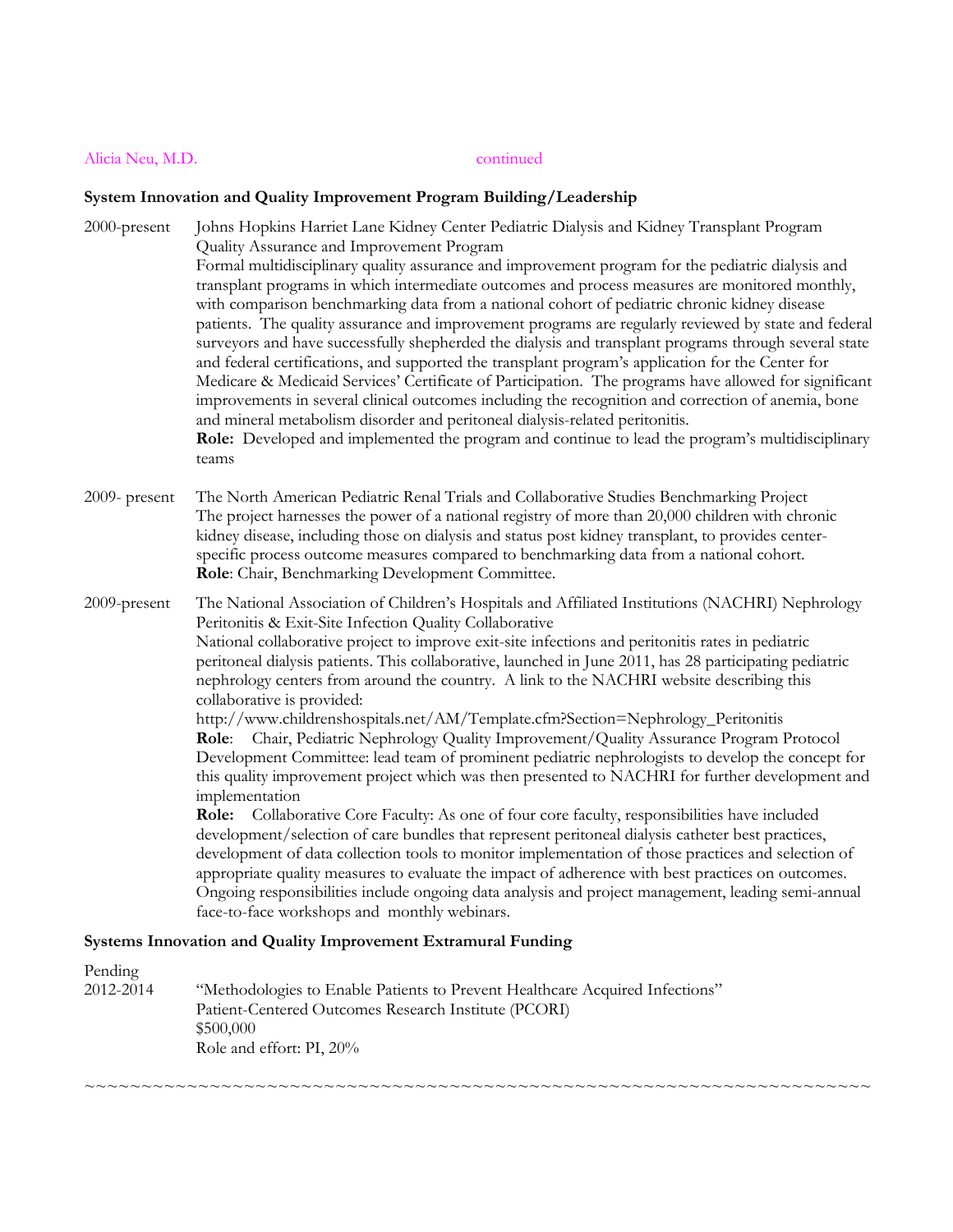# Marlene R. Miller, M.D., M.Sc. 11/29/2011

### **SYSTEM INNOVATION AND QUALITY IMPROVEMENT ACTIVITIES:**

#### **System Innovation and Quality Improvement efforts with Johns Hopkins Medicine:**

2003-present Vice Chair of Quality and Safety, Chief of Division of Quality and Safety, Pediatrics, Johns Hopkins University School of Medicine. In this capacity Dr. Miller has entirely built the newest division in the Department of Pediatrics that is devoted to organizational efforts and academic productivity on pediatric quality and patient safety. At present Dr. Miller is responsible for 3 full-time faculty (Dr. David Bundy, Dr. Michael Rinke and Ms. Nichole Persing), and a percentages of 1 additional faculty (Dr. Christoph Lehmann). Dr. Miller has created and nurtured the Department of Pediatrics Hospitalist program that presently employs 4 fulltime hospitalists focused on improving the safety of care provided on the surgical services with the Children's Center. Dr. Miller has also have developed and maintains weekly Safety Rounds in the Children's Center and the monthly Children's Center Quality and Safety Dashboard. In addition, this role has also encompassed serving as the Co-Chair of Computerized Provider Order Entry System Implementation Team for Johns Hopkins Children's Center. Lastly this role encompasses Dr. Miller chairing and/or supporting multiple internal quality improvement teams: PICU Central Line-Associated Blood Stream Infection team, Pediatric Oncology Central Line-Associated Blood Stream Infection team, Johns Hopkins Children's Center-wide Central Line-Associated Blood Stream Infection team , '2 by 10' Early Patient Discharge team, the Rapid Response Team and the Pediatric Pharmacy Safety team.

#### **System Innovation and Quality Improvement efforts outside of Johns Hopkins Medicine:**

2007-present Dr. Miller serves as Vice President, Quality Transformation, National Association of Children's Hospitals and Related Institutions to oversee and develop NACHRI's quality agenda for children's healthcare as it relates to transformation of care via collaborative multi-institutional quality improvement efforts. NACHRI is an association of children's hospitals with 218 members in the United States, Canada, Australia, the United Kingdom, Italy, China, Mexico, and Puerto Rico. Dr. Miller's key activities include developing and chairing efforts involving multi-institutions to improve healthcare quality and safety best exemplified by the over 70 PICUs and 35 Pediatric Hematology/ Oncology teams working with Dr. Miller to eliminate catheter-associated blood stream infections. In addition, Dr. Miller has now launched 28 Pediatric Nephrology teams working to eliminate peritoneal dialysis catheter infections. These efforts have to date led to greater than 60% reduction in PICU infection rates, 20% reduction in Hematology/Oncology infection rates and over 2,900 infections prevented, over 350 lives saved, and over \$103 million in healthcare cost savings.

### **System Innovation and Quality Improvement Program Building/Leadership:**

**2003-present** Both external and internal to Johns Hopkins Medicine, Dr. Miller has accomplished significant program building and leadership. Internally, she has built and launched the first ever academic division at Johns Hopkins Medicine devoted to quality and patient safety. This division now supports 3 full time faculty with excellent track records in external funding and publications. Externally, Dr. Miller completely built the Quality Transformation program at NACHRI that now supports 10 full time staff and over 140 institutional teams in quality improvement efforts across the United States.

~~~~~~~~~~~~~~~~~~~~~~~~~~~~~~~~~~~~~~~~~~~~~~~~~~~~~~~~~~~~~~~~~~~~~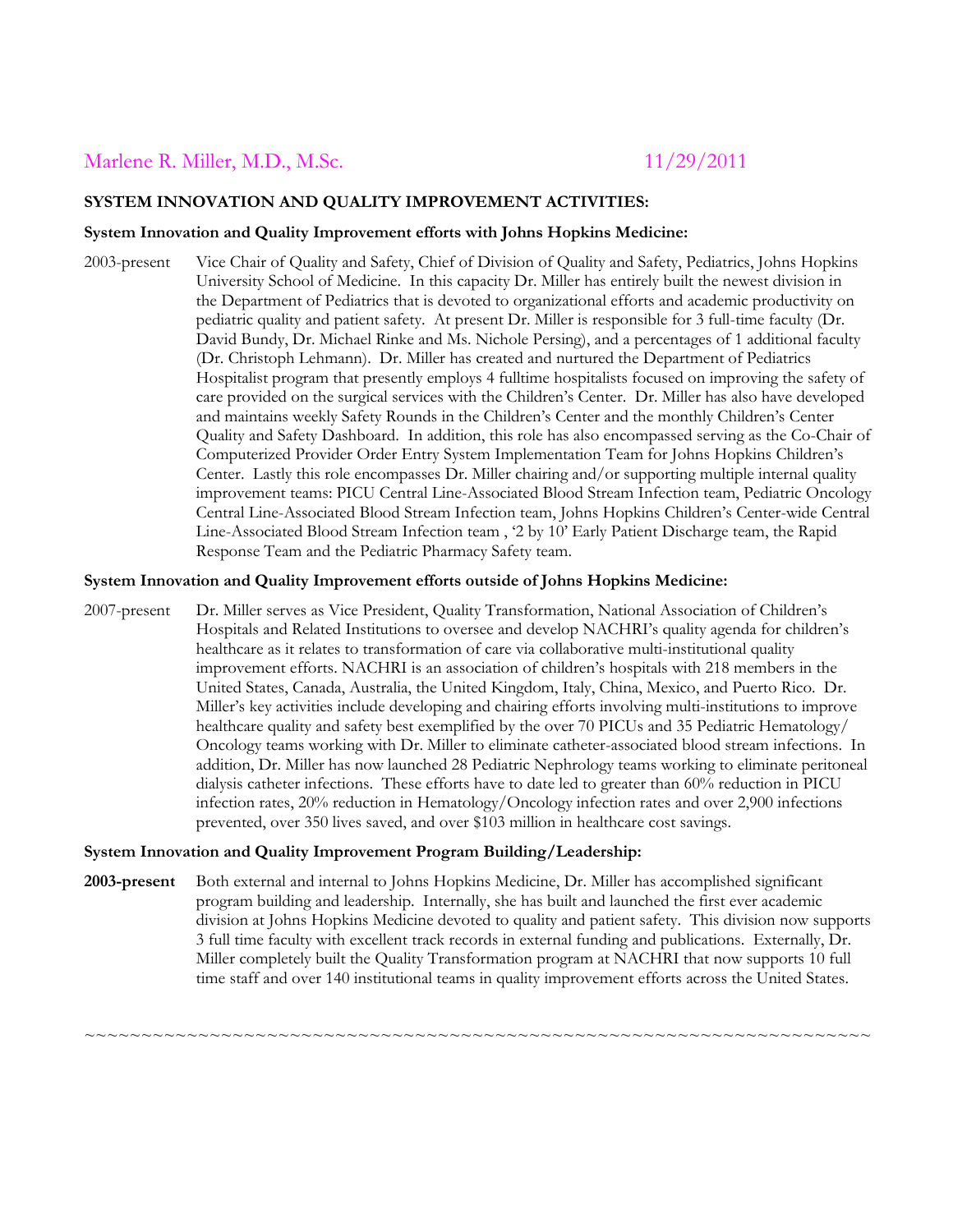# **Antonio C. Wolff, M.D. April 15, 2011**

### **SYSTEM INNOVATION AND QUALITY IMPROVEMENT ACTIVITIE**S

System Innovation and Quality Improvement Publications:

1. (**Ref 48**) Kantsiper M, McDonald EL, Geller G, Shockney L, Snyder C, **Wolff AC**. Transitioning to Breast Cancer Survivorship: Perspectives of Patients, Cancer Specialists, and Primary Care Providers. J Gen Intern Med. 2009;24(Supp 2):S459 (PMID 19838851)

#### **System Innovation and Quality Improvement efforts within JHM:**

2007– ongoing Johns Hopkins Breast Cancer Survivorship Program, leader (1.2 months funded effort). I lead a multidisciplinary and cross-school institutional program and secured external funding in order to educate cancer specialists and primary care providers at Hopkins and elsewhere, pilot improved practices in breast cancer survivorship, and establish web-based AV and social media materials to educate patients and providers alike.

#### **System Innovation and Quality Improvement efforts outside of JHM:**

| $2002 - 2008$ | ASCO Health Services Committee, member 2002-2005, panel leadership 2006-2008, committee chair<br>2006-2007 (unfunded effort), Alexandria, VA. This ASCO panel creates and oversees all ASCO<br>clinical practice guideline documents. I also led the establishment of the Toolbox concept for<br>guideline implementation, dissemination, and evaluation (currently the GuIDE subcommittee). |
|---------------|----------------------------------------------------------------------------------------------------------------------------------------------------------------------------------------------------------------------------------------------------------------------------------------------------------------------------------------------------------------------------------------------|
|               | 2005 – ongoing ASCO/College of American Pathologists Panel on HER2 Testing, co-chair (unfunded effort),<br>Alexandria, VA. I proposed and co-established the international multidisciplinary guideline panel,<br>first authored guideline document, guided dissemination process, and co-leads update panel.                                                                                 |
| $2007 - 2011$ | ASCO Quality Advisory Group and Quality Care Committee, member 2007-2011 (unfunded effort),<br>Alexandria, VA. Oversees all internal and external ASCO quality of care activities.                                                                                                                                                                                                           |
|               | 2008 – ongoing ASCO/College of American Pathologists Panel on Immunohistochemistry Testing for ER/PgR in<br>Breast Cancer, co-chair (unfunded effort), Alexandria, VA. I proposed and co-established the<br>international multidisciplinary guideline panel, senior authored guideline document, guided<br>dissemination process, and co-lead update panel.                                  |
|               | 2009 - ongoing Komen/ASCO Foundation Breast Cancer Registry Pilot Program Steering Group, member<br>(unfunded effort), Alexandria, VA. The committee oversees a pilot project to establish a web-based<br>survivorship registry in early stage breast cancer being piloted in oncology practices around the<br>country.                                                                      |
|               | Production of guidelines and/or protocols                                                                                                                                                                                                                                                                                                                                                    |
|               | 2000 - annual (Educ Refs 1, 3-9, 11) NCCN Breast Cancer Guideline Panel: member, Philadelphia, PA, annual                                                                                                                                                                                                                                                                                    |

| $2000 - \text{annual}$ | (Educ Refs 1, 3-9, 11) NCCN Breast Cancer Guideline Panel; member, Philadelphia, PA, annual    |
|------------------------|------------------------------------------------------------------------------------------------|
|                        | guideline update                                                                               |
| 2004                   | (Ref 14) ASCO technology assessment on the use of aromatase inhibitors as adjuvant therapy for |
|                        | postmenopausal women with hormone receptor-positive breast cancer; panel member, Alexandria,   |
|                        | VA, guideline recently updated                                                                 |
| 2005                   | (Ref 17) ASCO Guideline Recommendations for Sentinel Lymph Node Biopsy in Early-Stage Breast   |
|                        | Cancer; panel member, Alexandria, VA, guideline undergoing update                              |
| 2006                   | (Ref 21) ASCO Update of Recommendations for the Use of White Blood Cell Growth Factors; panel  |
|                        | member, Alexandria, VA, guideline active                                                       |
| 2006                   | (Ref 23) ASCO Update of the Breast Cancer Follow-up and Management Guideline in the Adjuvant   |
|                        | Setting; panel member, Alexandria, VA, guideline active.                                       |